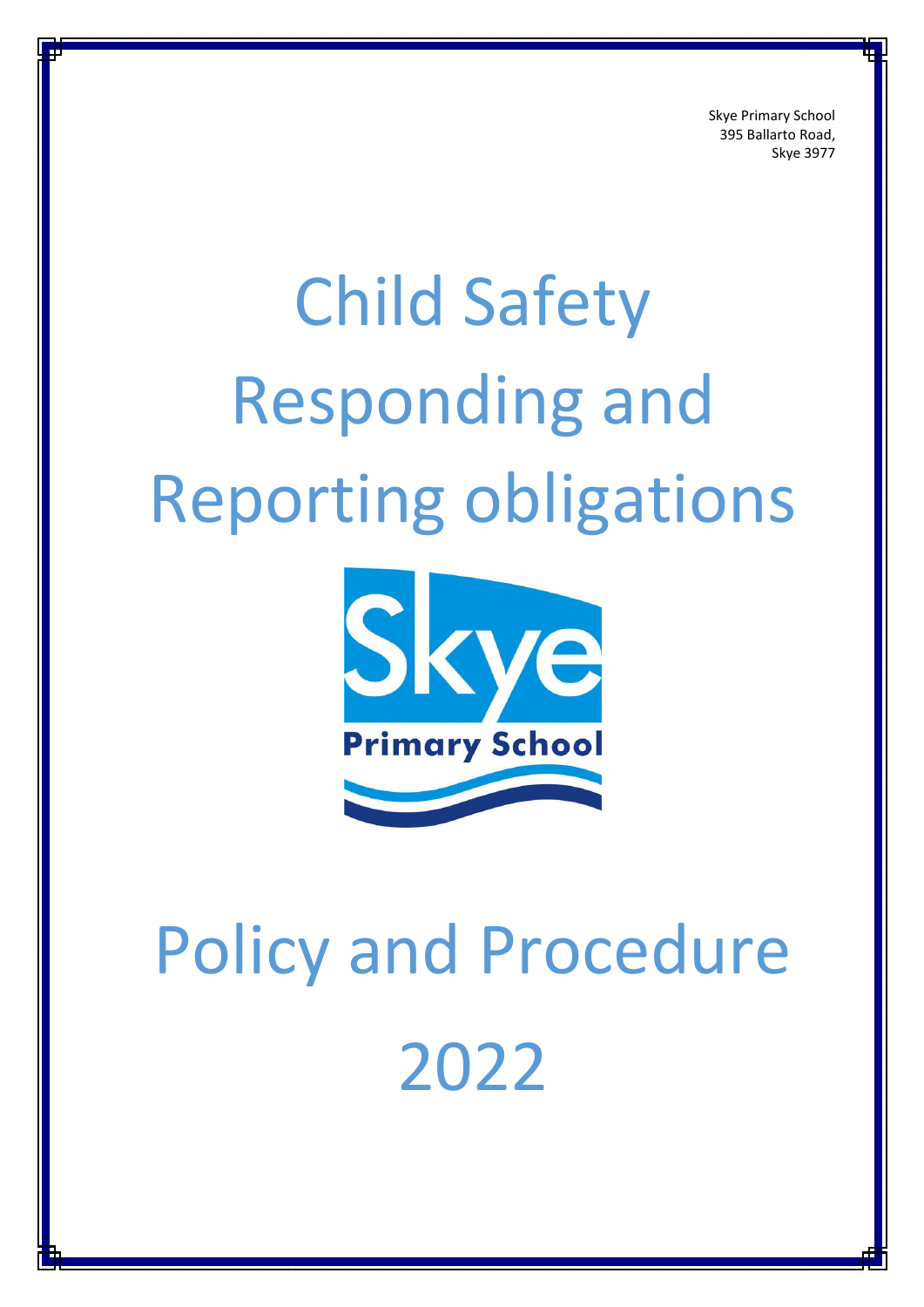



## **Help for non-English speakers**

If you need help to understand the information in this policy please contact Skye Primary School administration either via telephone or email. 03 9786 1555 or [skye.ps@education.vic.gov.au](mailto:skye.ps@education.vic.gov.au)

## PURPOSE

The purpose of this policy is to outline the procedures our school has in place to respond to complaints or concerns relating to child abuse and to ensure that all staff and members of our school community understand and follow the various legal obligations that apply to the reporting of child abuse to relevant authorities.

## **SCOPE**

This policy applies to complaints and concerns relating to child abuse made by or in relation to a child or student, school staff, volunteers, contractors, service providers, visitors or any other person while connected to the school (physical and online).

## **DEFINITIONS**

#### **Child abuse**

Child abuse includes:

- physical violence inflicted on a child
- sexual offences committed against a child
- grooming of a child by an adult
- family violence committed against or in the presence of a child
- serious emotional or psychological harm to a child
- serious neglect of a child.

The definition of child abuse is broad and can include student to student incidents and concerns, as well as behaviour committed by an adult.

#### **Grooming**

Grooming is a criminal offence under the *Crimes Act 1958* (Vic) and is a form of child abuse and sexual misconduct. This offence targets predatory conduct undertaken by an adult to prepare a child, under the age of 16, to engage in sexual activity at a later time. Grooming can include communicating (including electronic communications) and/or attempting to befriend or establish a relationship or other emotional connection with the child or their parent or carer.

#### **School staff member**

For the purpose of this policy a school staff member includes a contractor engaged by the school or school council to perform child-related work.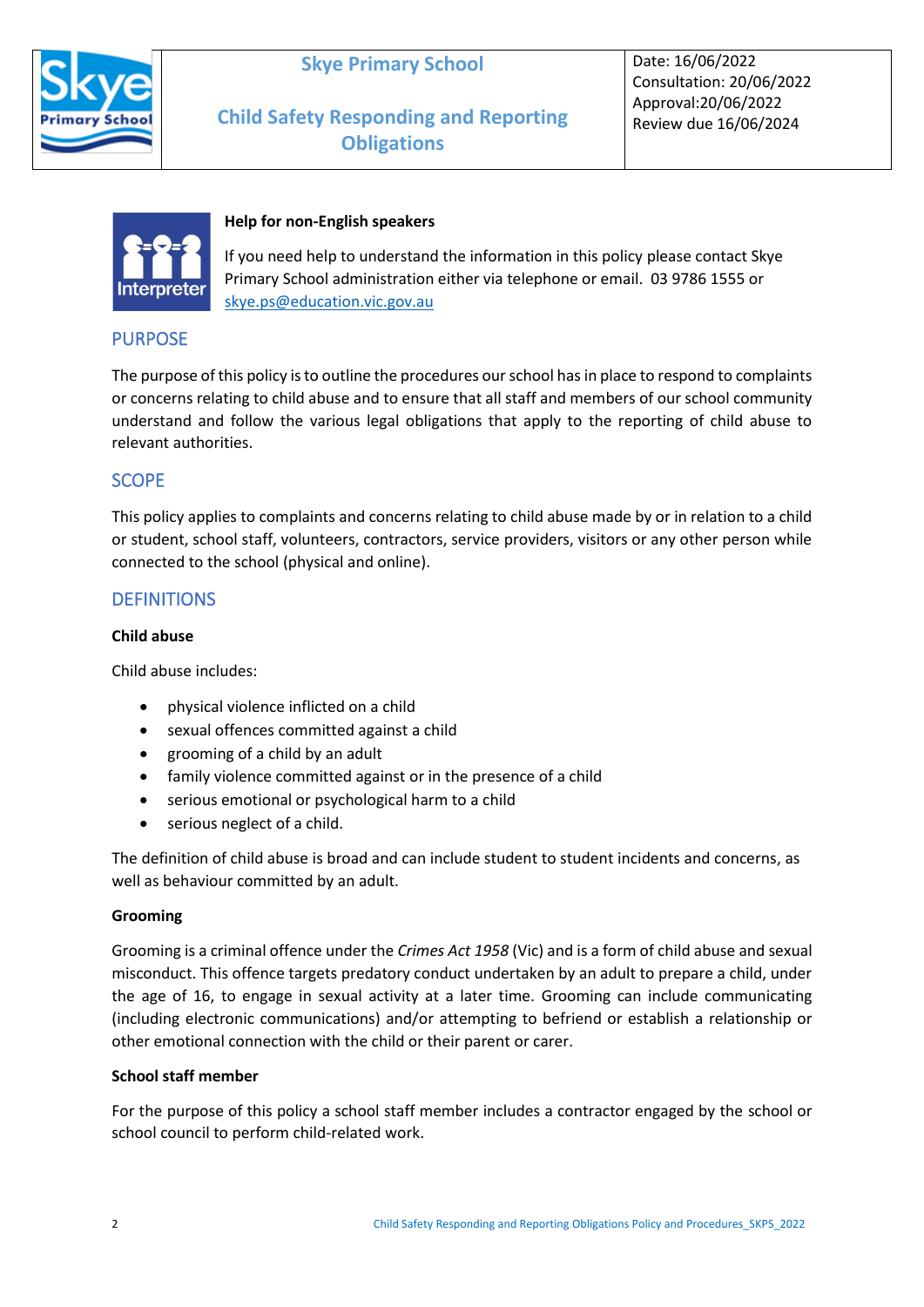# **POLICY**

Skye Primary School understands the important role our school plays in protecting children from abuse. We have a range of policies and measures in place to prevent child abuse from occurring at our school or during school activities.

## **Information for students**

- All students should feel safe to speak to any staff member to raise any concerns about their safety or any other concerns that they have
- If a student does not know who to approach at Skye Primary School they should start with teacher or a member of school leadership (Cherie Bradley, Jane Briffa, Lisa Male and Jenny Kelly).

# **Identifying child abuse**

To ensure we can respond in the best interests of students and children when complaints or concerns relating to child abuse are raised, all staff and relevant volunteers must:

- understand how to identify signs of child abuse and behavioural indicators of perpetrators for detailed information on identifying child abuse and behavioural indicators of perpetrators refer to [Identify child abuse](https://www.education.vic.gov.au/school/teachers/health/childprotection/Pages/identify.aspx)
- understand their various legal obligations in relation to reporting child abuse to relevant authorities - for detailed information on the various legal obligations refer to Appendix A
- follow the below procedures for responding to complaints or concerns relating to child abuse, which ensure our school acts in the best interests of students and children and complies with both our legal and Department policy obligations.

At Skye Primary School we recognise the diversity of the children, young people, and families at our school and take account of their individual needs and backgrounds when considering and responding to child safety incidents or concerns.

# **Procedures for responding to an incident, disclosure, allegation or suspicion of child abuse**

In responding to a child safety incident, disclosure, allegation or suspicion, Skye Primary School will follow:

- th[e Four Critical Actions for Schools](https://www.education.vic.gov.au/Documents/about/programs/health/protect/FourCriticalActions_ChildAbuse.pdf) for complaints and concerns relating to all forms of child abuse
- the [Four Critical Actions: Student Sexual Offending](https://www.education.vic.gov.au/school/teachers/health/childprotection/Pages/stusexual.aspx) for complaints and concerns relating to student sexual offending
- our Student Wellbeing and Engagement Policy and Bullying Prevention Policy for complaints and concerns relating to student physical violence or other harmful student behaviours.

## **School staff and volunteer responsibilities**

#### **1. Immediate action**

If a school staff member or volunteer witnesses an incident of child abuse, or reasonably believes, suspects or receives a disclosure or allegation that a child has been, or is at risk of being abused, they must: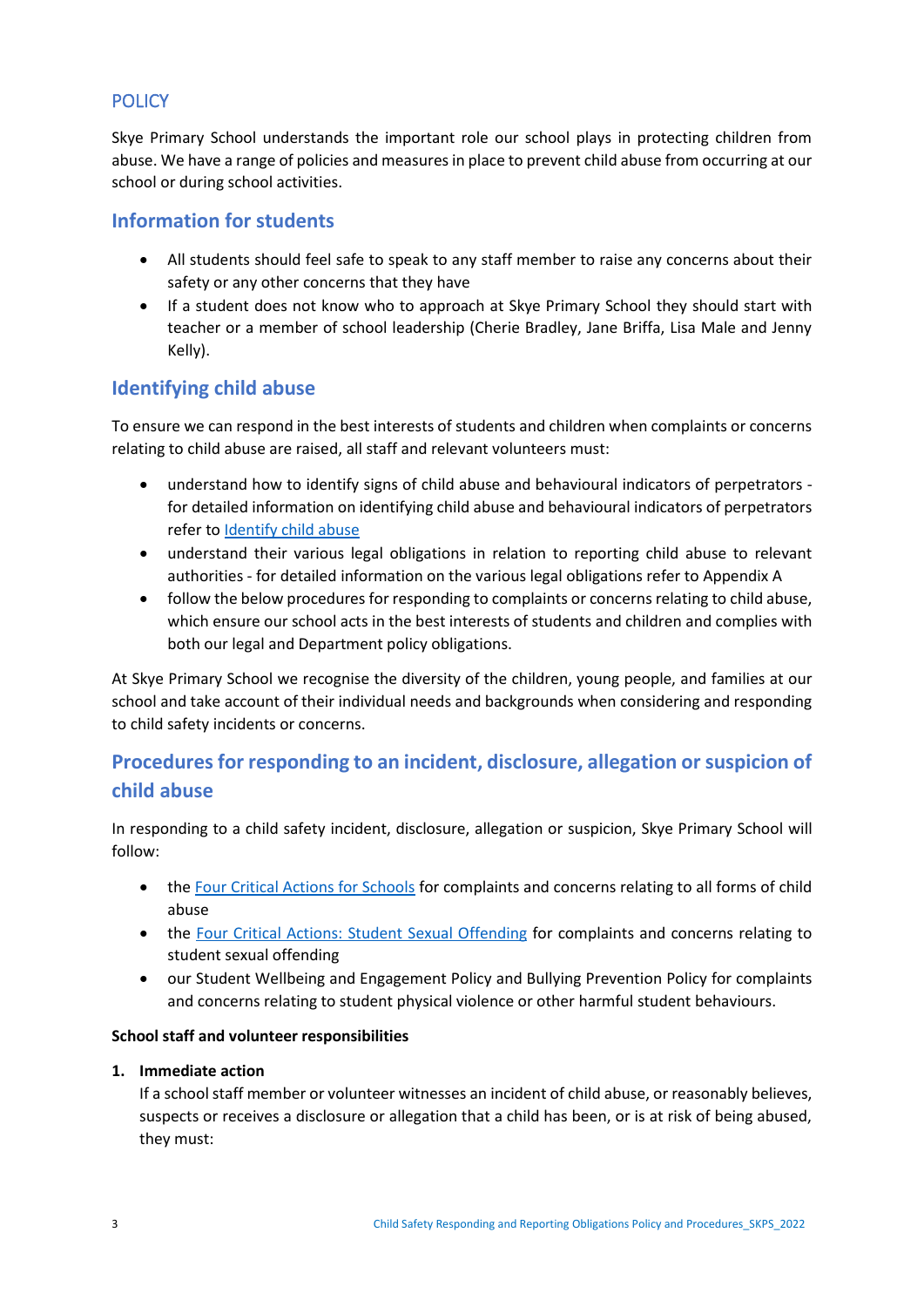- If a child is at immediate risk of harm, separate alleged victims and others involved, administer first aid (appropriate to their level of training) and call 000 for urgent medical or police assistance where required to respond to immediate health or safety concerns.
- Notify the principal or a member of the leadership team as soon as possible, who will ensure our school follows the steps in these procedures.

NOTE for staff and volunteers:

- if you are uncertain if an incident, disclosure, allegation or suspicion gives rise to a concern about child abuse you must always err on the side of caution and report the concern to Jane Briffa or Cherie Bradley
- if Jane Briffa or Cherie Bradley are unavailable, please speak with Lisa Male or Jenny Kelly who will take on this role
- if the concerns relates to the conduct of staff members referred to above, notify the principal or the relevant [regional office](https://www.vic.gov.au/contact-us-department-education-and-training#regional-office-contact-list) where the person nominated above is the principal who must then take on responsibility for ensuring our school follows these procedures.

Refer to Appendix B for guidance on how to respond to a disclosure of child abuse.

#### **2. Reporting to authorities and referring to services**

As soon as immediate health and safety concerns are addressed, and relevant school staff have been informed, the principal **must** report all incidents, suspicions and disclosures of child abuse as soon as possible.

The following steps will ensure our school complies with the four critical actions as well as additional actions required under the Child Safe Standards.

The principal or leadership team must ensure:

- all relevant information is reported to the Department of Families, Fairness and Housing (DFFH) Child Protection, Victoria Police or relevant services where required
- the incident is reported to the Department's [eduSafe Plus portal](https://services.educationapps.vic.gov.au/edusafeplus) or the Incident Support and Operations Centre (1800 126 126) in accordance with the severity rating outlined in the [Managing and Reporting School Incidents Policy](https://www2.education.vic.gov.au/pal/reporting-and-managing-school-incidents-including-emergencies/policy)
- all [reportable conduct](https://www2.education.vic.gov.au/pal/reportable-conduct-scheme/policy) allegations or incidents are reported by the Principal to the Department's Employee Conduct Branch (03 7022 0005) – where a reportable conduct allegation is made against the Principal, the Regional Director must be informed who will then make a report to Employee Conduct Branch.

**NOTE:** In circumstances where staff members are legally required to report child abuse to DFFH Child Protection or Victoria Police and they are unable to confirm that the information has been reported by another person at the school or the designated member of school staff does not agree that a report needs to be made, the staff member who has formed the reasonable belief must still contact DFFH Child Protection and Victoria Police to make the report.

If you believe that a child is not subject to abuse, but you still hold significant concerns for their wellbeing you must still act. This may include making a referral or seeking advice from Child FIRST or The Orange Door (in circumstances where the family are open to receiving support) DFFH Child Protection or Victoria Police.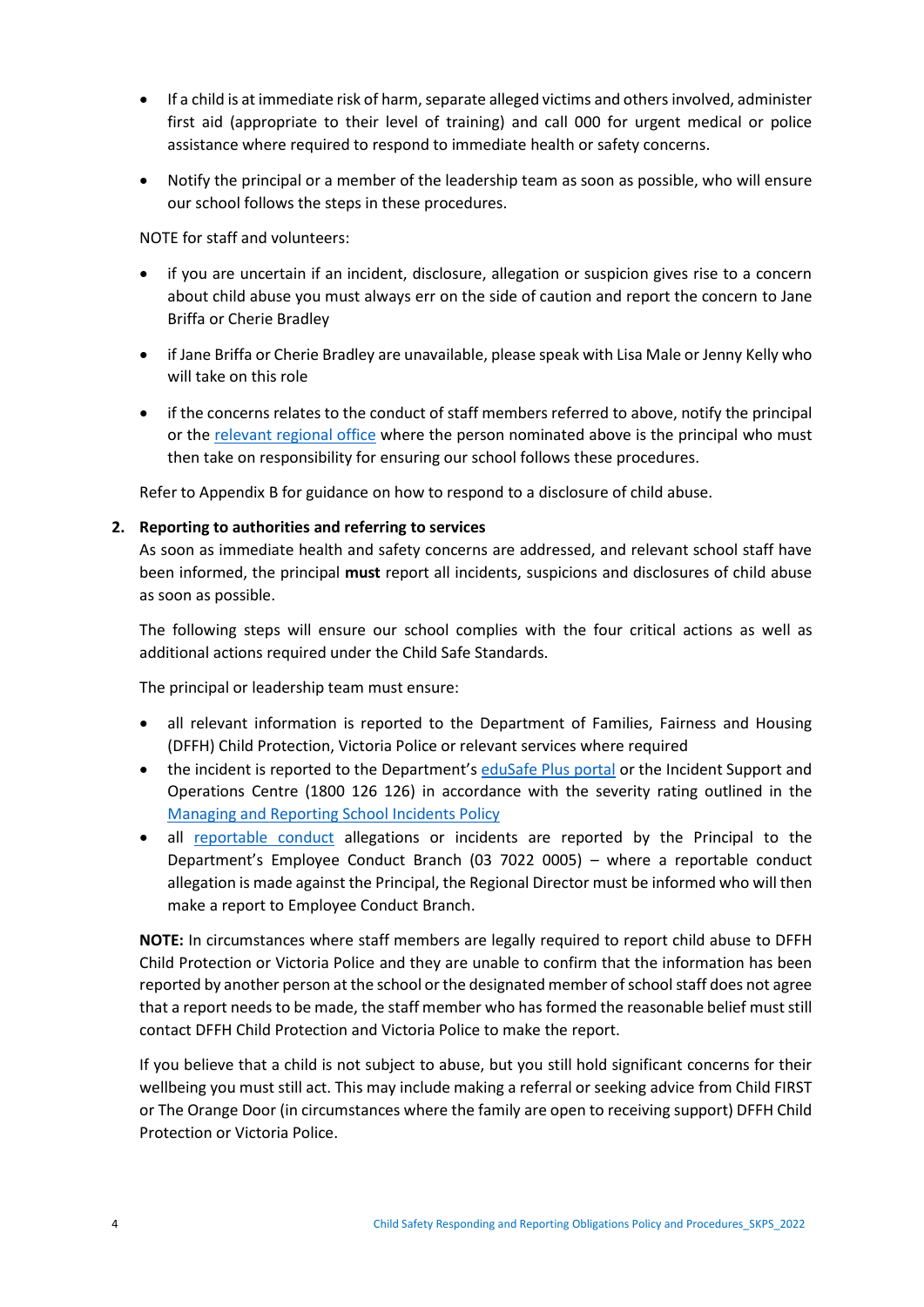#### **3. Contacting parents or carers**

The principal must ensure parents and carers are notified unless advised otherwise by DFFH Child Protection or Victoria Police, or there are other safety and wellbeing concerns in relation to informing parents/carers.

Principals may contact the Department of Education and Training Legal Division for advice on notifying parents and carers, and where relevant, the wider school community.

For further guidance, refer to [PROTECT Contacting parents and carers](https://www.education.vic.gov.au/school/teachers/health/childprotection/Pages/actionthree.aspx)

#### **4. Ongoing protection and support**

The principal and leadership team ensure appropriate steps are taken by the school to protect the child and other children from any continued risk of abuse. These steps must be taken in consultation with any relevant external agency or Department staff such as DFFH Child Protection, Victoria Police, Legal Division or Employee Conduct Branch. Ongoing protection will also include further reports to authorities if new information comes to light or further incidents occur.

Appropriate, culturally sensitive and ongoing support must be offered and provided to all affected students. Ongoing support will be based on any available advice from the Department, parents and carers, health practitioners, and other authorities (such as DFFH or Victoria Police) and may include referral to wellbeing professionals, development of a safety plan, student support group meetings, and, for student to student incidents, behaviour management and support measures.

#### **5. Recordkeeping**

The principal will ensure that:

- detailed notes of the incident, disclosure, allegation or suspicion are taken using the [Responding to Suspected Child Abuse: Template](https://www.education.vic.gov.au/Documents/about/programs/health/protect/PROTECT_Schoolstemplate.pdf) or the [Responding to Student Sexual](https://www.education.vic.gov.au/Documents/about/programs/health/protect/SSO_ReportingTemplate.docx)  [Offending: template\]](https://www.education.vic.gov.au/Documents/about/programs/health/protect/SSO_ReportingTemplate.docx) including, where possible, by the staff member or volunteer who reported the incident, disclosure, or suspicion to them
- detailed notes are taken of any immediate or ongoing action taken by the school to respond to the incident, disclosure, allegation or suspicion
- all notes and other records relating to the incident, disclosure, allegation or suspicion, including the schools immediate and ongoing actions, are stored securely.

## **For school visitors and school community members**

All community members aged 18 years or over have legal obligations relating to reporting child abuse – refer to Appendix A for detailed information.

Any person can make a report to DFFH Child Protection or Victoria Police if they believe on reasonable grounds that a child is in need of protection. For contact details, refer to the [Four Critical Actions.](https://www.education.vic.gov.au/Documents/about/programs/health/protect/FourCriticalActions_ChildAbuse.pdf)

Members of the community do not have to inform the school if they are making a disclosure to DFFH Child Protection or the Victoria Police. However, where a community member is concerned about the safety of a child or children at the school, the community member should report this concern to the principal so that appropriate steps to support the student can be taken

# **Additional requirements for all staff**

All staff play an important role in supporting student safety and wellbeing and have a duty of care to take reasonable steps to prevent reasonably foreseeable harm to students.

Fulfilling the roles and responsibilities in the above procedure does not displace or discharge any other obligations that arise if a person reasonably believes that a child is at risk of child abuse. This means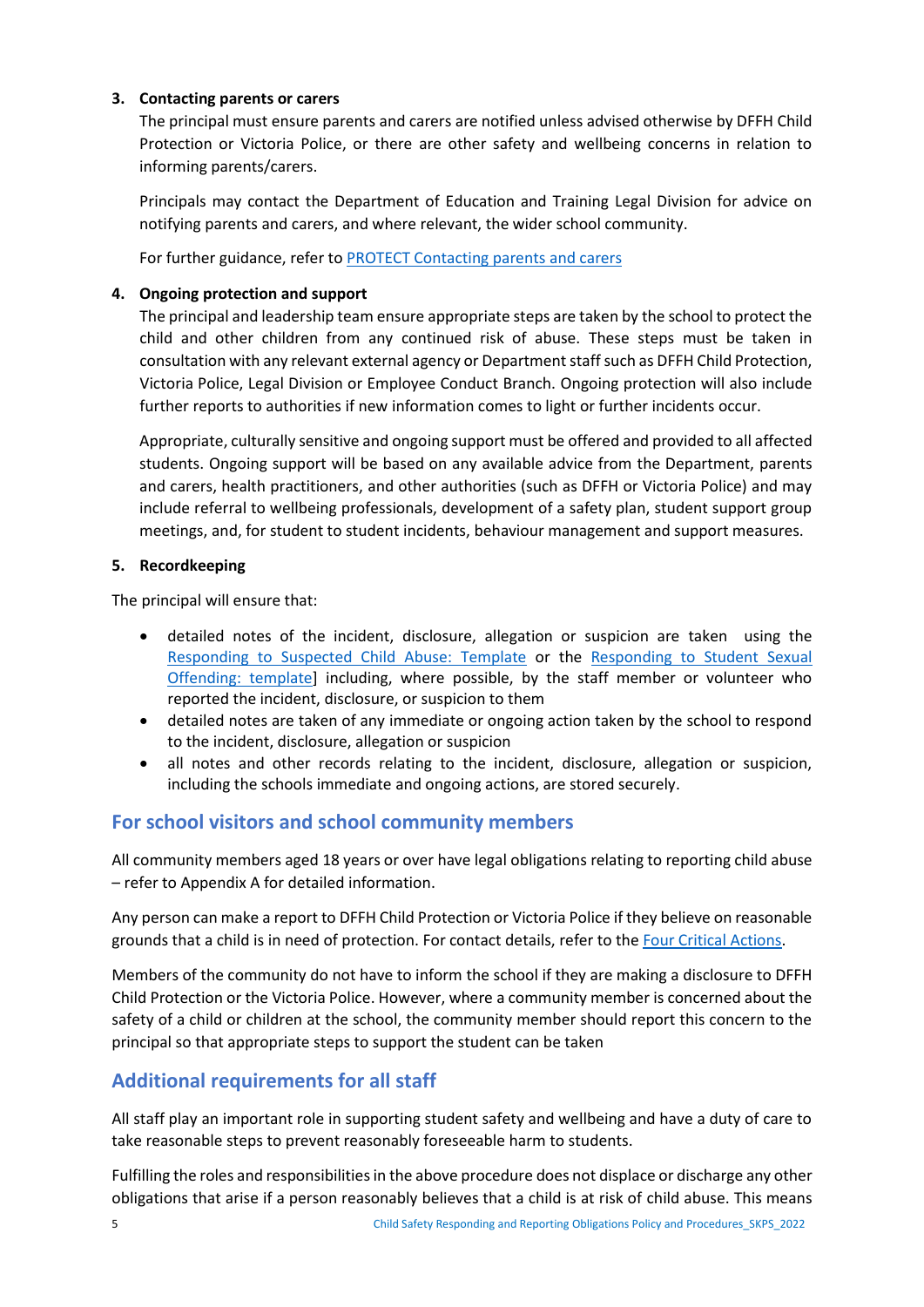that if, after following the actions outlined in the procedure, a staff member reasonably believes that a child remains at risk of abuse, they must take the following steps:

- if they are concerned that the school has not taken reasonable steps to prevent or reduce the risk, raise these concerns with the principal in the first instance, and escalate to the regional office if they remain unsatisfied.
- report the matter to the relevant authorities where they are unable to confirm that the information has been reported by another staff member

Staff must refer to Appendix A for further information on their obligations relating to reporting to authorities.

## COMMUNICATION

This policy will be communicated to our school community in the following ways:

- available publicly on our school's website
- included in staff induction processes and annual staff training
- included in volunteer induction processes and training for relevant volunteers
- discussed an annual staff briefings or meetings
- hard copy available from school administration upon request.

## FURTHER INFORMATION AND RESOURCES

The following Department of Education and Training policies and guidance are relevant to this policy:

- [Child Safe Standards](https://www2.education.vic.gov.au/pal/child-safe-standards/policy)
- Protecting Children [Reporting and Other Legal Obligations](https://www2.education.vic.gov.au/pal/protecting-children/policy)
- [Managing and Reporting School Incidents](https://www2.education.vic.gov.au/pal/reporting-and-managing-school-incidents-including-emergencies/policy)
- [Reportable Conduct](https://www2.education.vic.gov.au/pal/reportable-conduct-scheme/policy)
- [Restraint and Seclusion](https://www2.education.vic.gov.au/pal/restraint-seclusion/policy)
- [Identify child abuse](https://www.education.vic.gov.au/school/teachers/health/childprotection/Pages/identify.aspx)
- [Report child abuse in schools \(including four critical actions\)](https://www.education.vic.gov.au/school/teachers/health/childprotection/Pages/report.aspx)
- [Identify and respond to student sexual offending](https://www.education.vic.gov.au/school/teachers/health/childprotection/Pages/stusexual.aspx)

The following school policies are also relevant to this policy

- Child Safety Policy
- Child Safety Code of Conduct
- Statement of Values and School Philosophy
- Student Wellbeing and Engagement Policy
- Volunteer Policy
- Duty of Care Policy
- Inclusion and Diversity Policy

## POLICY REVIEW AND APPROVAL

| Policy last reviewed       | 16/06/2022                         |
|----------------------------|------------------------------------|
|                            | School Council: 20/06/2022         |
| Consultation               | Sentral Parent Portal - 26/05/2022 |
| Approved by                | Jane Briffa - Principal            |
| Next scheduled review date | 16/06/2024                         |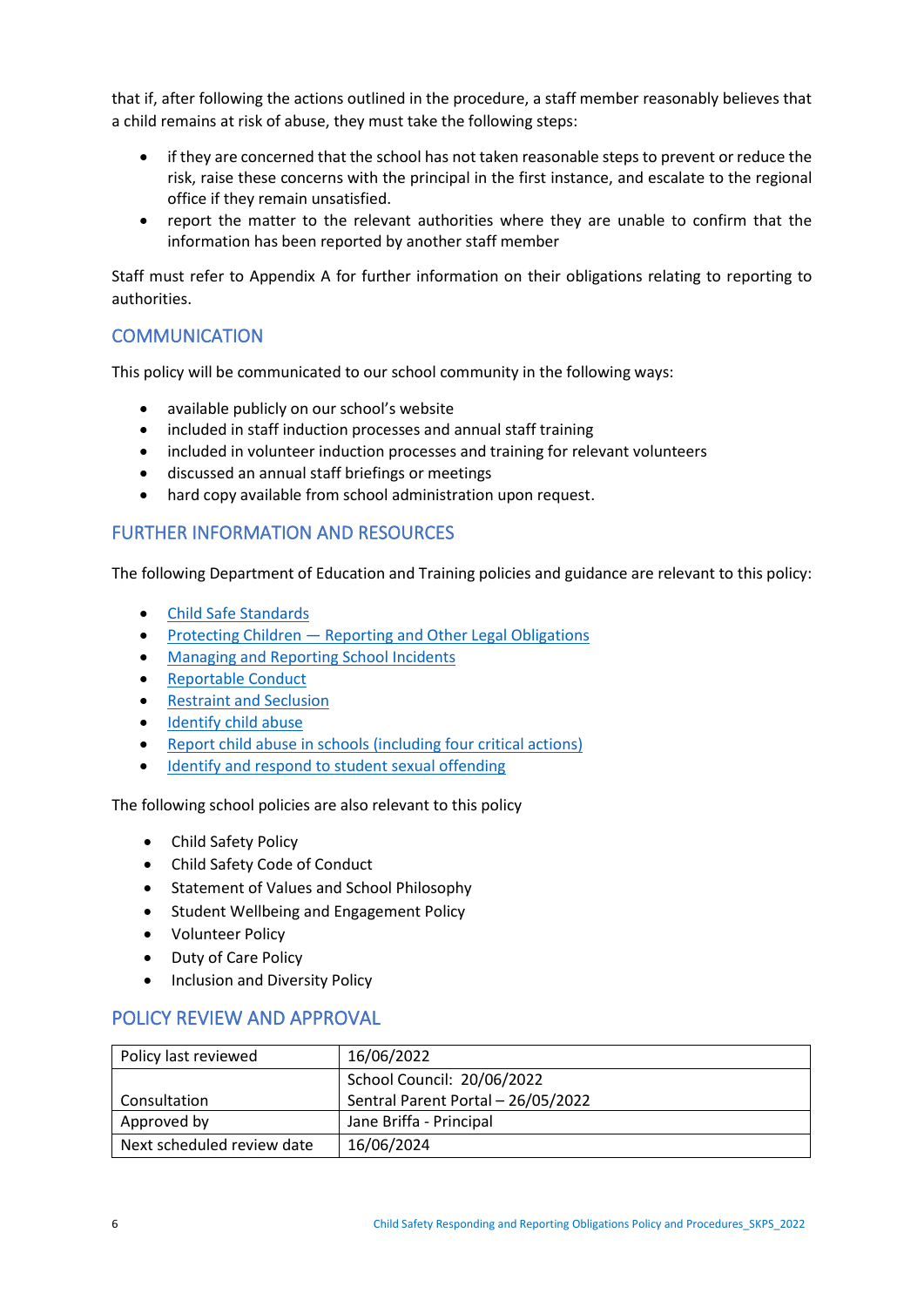# APPENDIX A

# LEGAL OBLIGATONS RELATING TO REPORTING CHILD ABUSE

The following information outlines the various legal obligations relating to the reporting of child abuse to relevant authorities.

It is important to note that the procedures outlined in the above policy ensure compliance with the below reporting obligations, and also include additional steps to ensure compliance with Department policy and our school's duty of care obligations.

## **Mandatory reporting to Department of Families, Fairness and Housing (DFFH) Child Protection**

The following individuals are mandatory reporters under the *Children, Youth and Families Act 2005* (Vic):

- registered teachers and early childhood teachers (including principals and school staff who have been granted permission to teach by the VIT)
- school counsellors including staff who provide direct support to students for mental, emotional or psychological wellbeing, including (but not limited to) school health and wellbeing staff, primary welfare coordinators, student wellbeing coordinators, mental health practitioners, chaplains, and Student Support Services staff
- nurses
- registered psychologists
- police officers
- registered medical practitioners
- out of home care workers (excluding voluntary foster and kinship carers)
- early childhood workers
- youth justice workers
- people in religious ministry
- midwives

All mandatory reporters must make a report to the Department of Families, Fairness and Housing (DFFH) Child Protection as soon as practicable if, during the course of carrying out their professional roles and responsibilities, they form a belief on reasonable grounds that:

- a child has suffered, or is likely to suffer, significant harm as a result of physical abuse and/ or sexual abuse; and
- the child's parents or carers have not protected, or are unlikely to protect, the child from harm of that type.

A mandatory reporter who fails to comply with this legal obligation may be committing a criminal offence. It is important for all staff at Skye Primary School to be aware that they are legally obliged to make a mandatory report on each occasion that they form a reasonable belief that a child is in need of protection and they must make a mandatory report even if the principal or any other mandatory reporter does not share their belief that a report is necessary.

If charged with not making a mandatory report, it may be a defence for the person charged to prove that they honestly and reasonably believed that all of the reasonable grounds for their belief had been the subject of a report to child protection made by another person.

The identity of a person who reports any protective concerns to DFFH Child Protection is protected by law. It is an offence for a person, other than the person who made the report, to disclose the name of the person who made a report or any information that is likely to lead to their identification.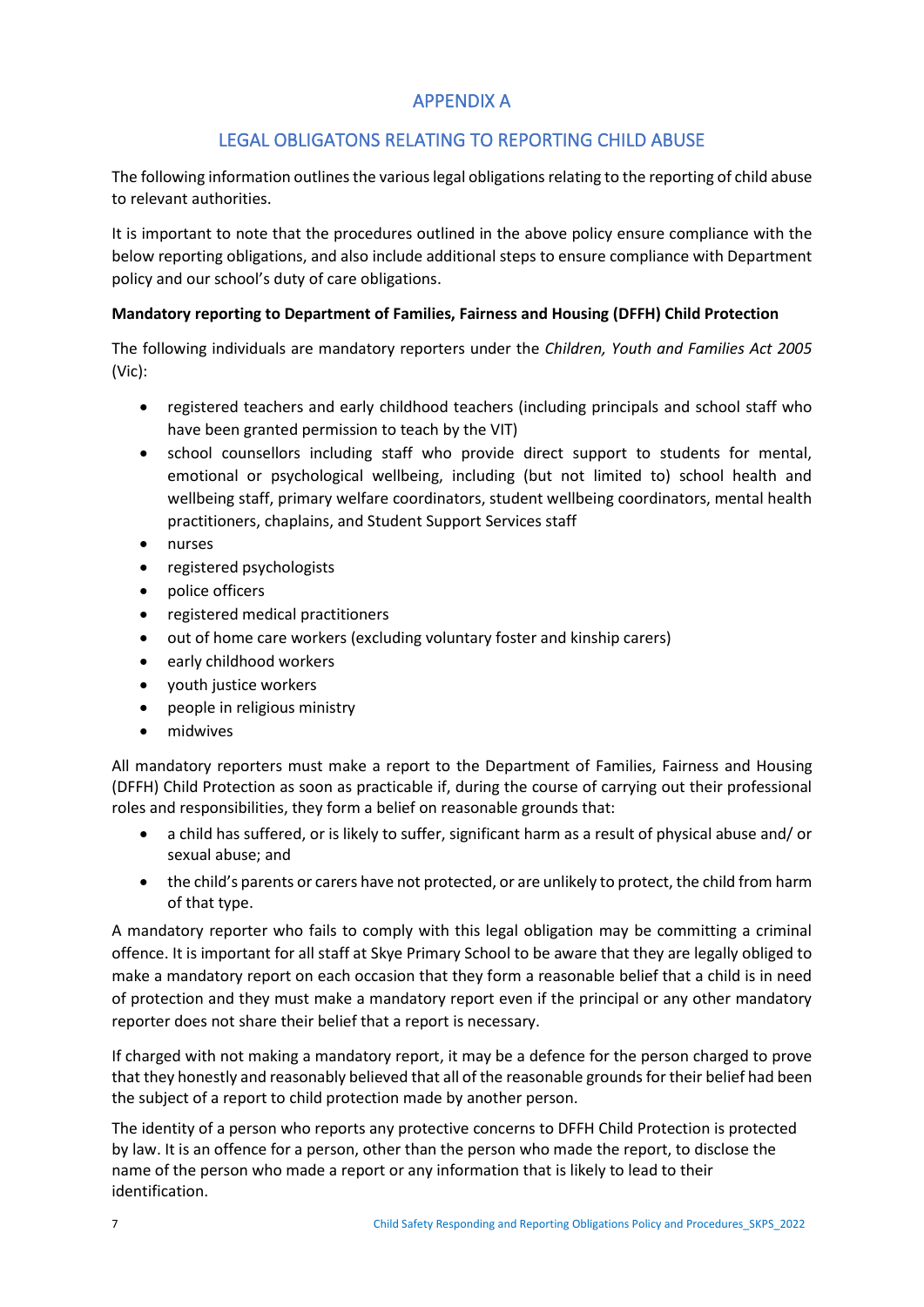At our school, all mandated school staff must undertake the *Mandatory Reporting and Other Obligations eLearning Module* annually.

The policy of the Department of Education and Training (DET) requires **all staff** who form a reasonable belief that a child is in need of protection to discuss their concerns with the school leadership team and to report their concerns to DFFH and in some circumstances to Victoria Police, or to ensure that all the information relevant to the report has been made by another school staff member.

Any person can make a report to DFFH Child Protection (131 278 – 24 hour service) if they believe on reasonable grounds that a child is in need of protection even if they are not a mandatory reporter listed above.

## Reporting student wellbeing concerns to Child FIRST/Orange Door

At Skye Primary School we also encourage staff to make a referral to Child FIRST/Orange Door when they have significant concern for a child's wellbeing. For more information about making a referral to Child FIRST/Child FIRST see the Policy and Advisory Library: Protecting Children – [Reporting and Other](https://www2.education.vic.gov.au/pal/protecting-children/policy)  [Legal Obligations](https://www2.education.vic.gov.au/pal/protecting-children/policy).

## **Reportable Conduct**

The Reportable Conduct Scheme is focussed on worker and volunteer conduct and how organisations investigate and respond to suspected child abuse. The scheme aims to improve organisational responses to suspected child abuse and to facilitate the identification of individuals who pose a risk of harm to children.

There are five types of 'reportable conduct' listed in the *Child Wellbeing and Safety Act 2005:*

- sexual offences against, with or in the presence of, a child
- sexual misconduct (which includes grooming) against, with or in the presence of, a child
- physical violence against, with or in the presence of, a child
- behaviour that causes significant emotional or psychological harm to a child
- significant neglect of a child.

A reportable conduct allegation is made where a person makes an allegation, based on a reasonable belief, that a worker or volunteer has committed reportable conduct or misconduct that *may* involve reportable conduct.

If school staff or volunteers become aware of reportable conduct by any current or former employee, contractor or volunteer, they must notify the school principal immediately. If the allegation relates to the principal, they must notify the Regional Director.

The principal or regional director must notify the Department's Employee Conduct Branch of any reportable conduct allegations involving current or former employees of the school (including Department, allied health, casual and school council employees), contractors and volunteers (including parent volunteers).

• Employee Conduct Branch: 03 7022 0005 o[r employee.conduct@education.vic.gov.au](mailto:employee.conduct@education.vic.gov.au)

The Department's Secretary, through the Manager, Employee Conduct Branch, has a legal obligation to inform the Commission for Children and Young People when an allegation of reportable conduct is made.

For more information about reportable conduct see the Department's *Policy and Advisory Library*: [Reportable Conduct](https://www2.education.vic.gov.au/pal/reportable-conduct-scheme/policy) and the Commission for Children and Young People's [website.](https://ccyp.vic.gov.au/reportable-conduct-scheme/)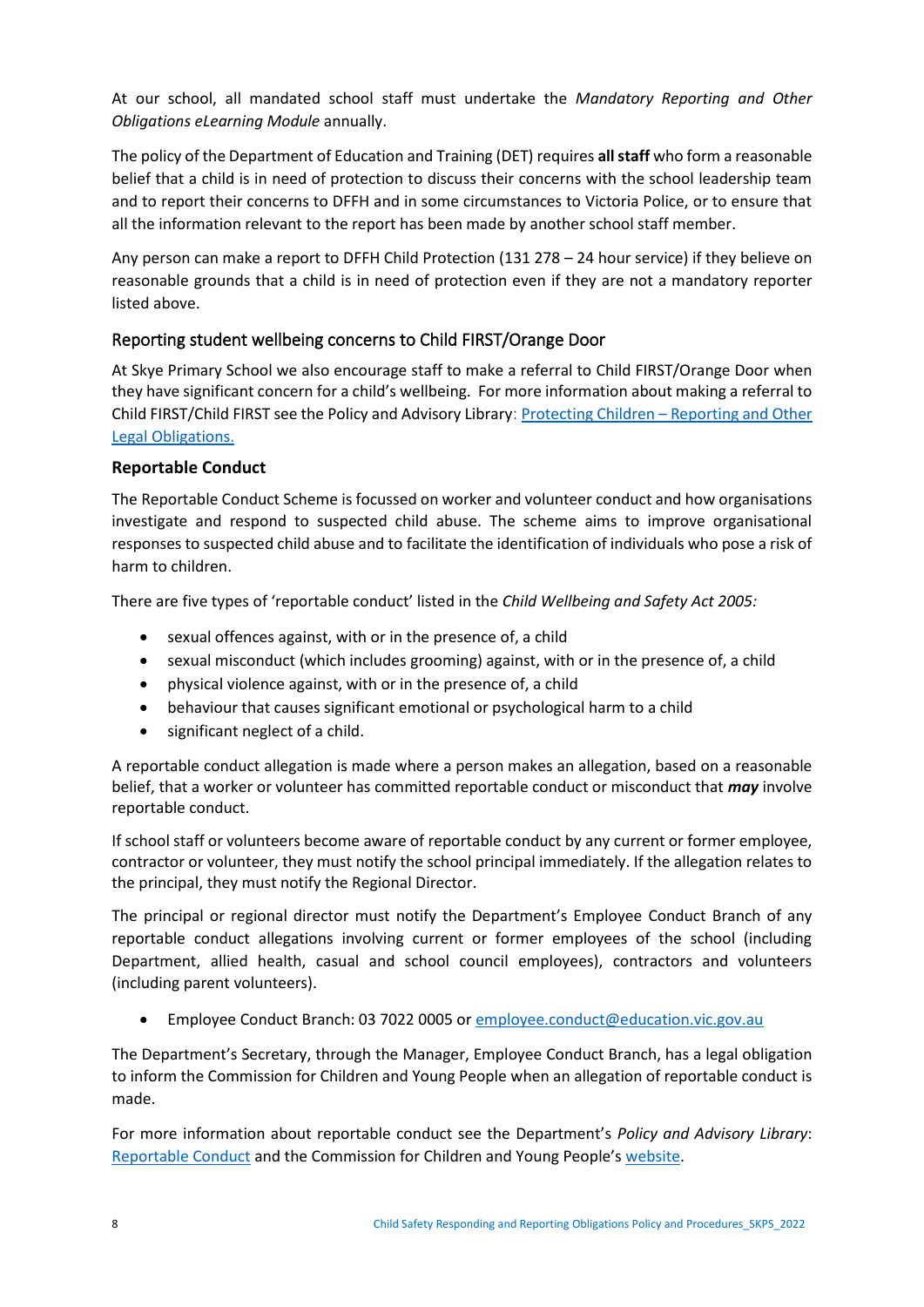## **Failure to disclose offence**

Reporting child sexual abuse is a community-wide responsibility. All adults (ie persons aged 18 years and over), not just professionals who work with children, have a legal obligation to report to Victoria Police, as soon as practicable, where they form a 'reasonable belief' that a sexual offence has been committed by an adult against a child under the age of 16 in Victoria.

Failure to disclose information to Victoria Police (by calling 000, local police station or the Police Assistance Line 131 444) as soon as practicable may amount to a criminal offence unless a person has a 'reasonable excuse' or exemption from doing so.

"Reasonable belief" is not the same as having proof. A 'reasonable belief' is formed if a reasonable person in the same position would have formed the belief on the same grounds.

For example, a 'reasonable belief' might be formed when:

- a child states that they have been sexually abused
- a child states that they know someone who has been sexually abused (sometimes the child may be talking about themselves)
- someone who knows a child states that the child has been sexually abused
- professional observations of the child's behaviour or development leads a mandated professional to form a belief that the child has been sexually abused
- signs of sexual abuse leads to a belief that the child has been sexually abused.

"Reasonable excuse" is defined by law and includes:

- fear for the safety of any person including yourself or the potential victim (but not including the alleged perpetrator or an organisation)
- where the information has already been disclosed to Victoria Police and you have no further information to add (for example, through a mandatory report to DFFH Child Protection or a report to Victoria Police from another member of school staff).

## **Failure to protect offence**

This reporting obligation applies to school staff in a position of authority. This can include principals, assistant principals and campus principals. Any staff member in a position of authority who becomes aware that an adult associated with their school (such as an employee, contractor, volunteer or visitor) poses a risk of sexual abuse to a child under the age of 16 under their care, authority or supervision, must take all reasonable steps to remove or reduce that risk.

This may include removing the adult (ie persons aged 18 years and over) from working with children pending an investigation and reporting your concerns to Victoria Police.

If a school staff member in a position of authority fails to take reasonable steps in these circumstances, this may amount to a criminal offence.

#### **Further information**

For more information about the offences and reporting obligations outlined in this fact sheet refer to: Protecting Children — [Reporting and Other Legal Obligations.](https://www2.education.vic.gov.au/pal/protecting-children/policy)